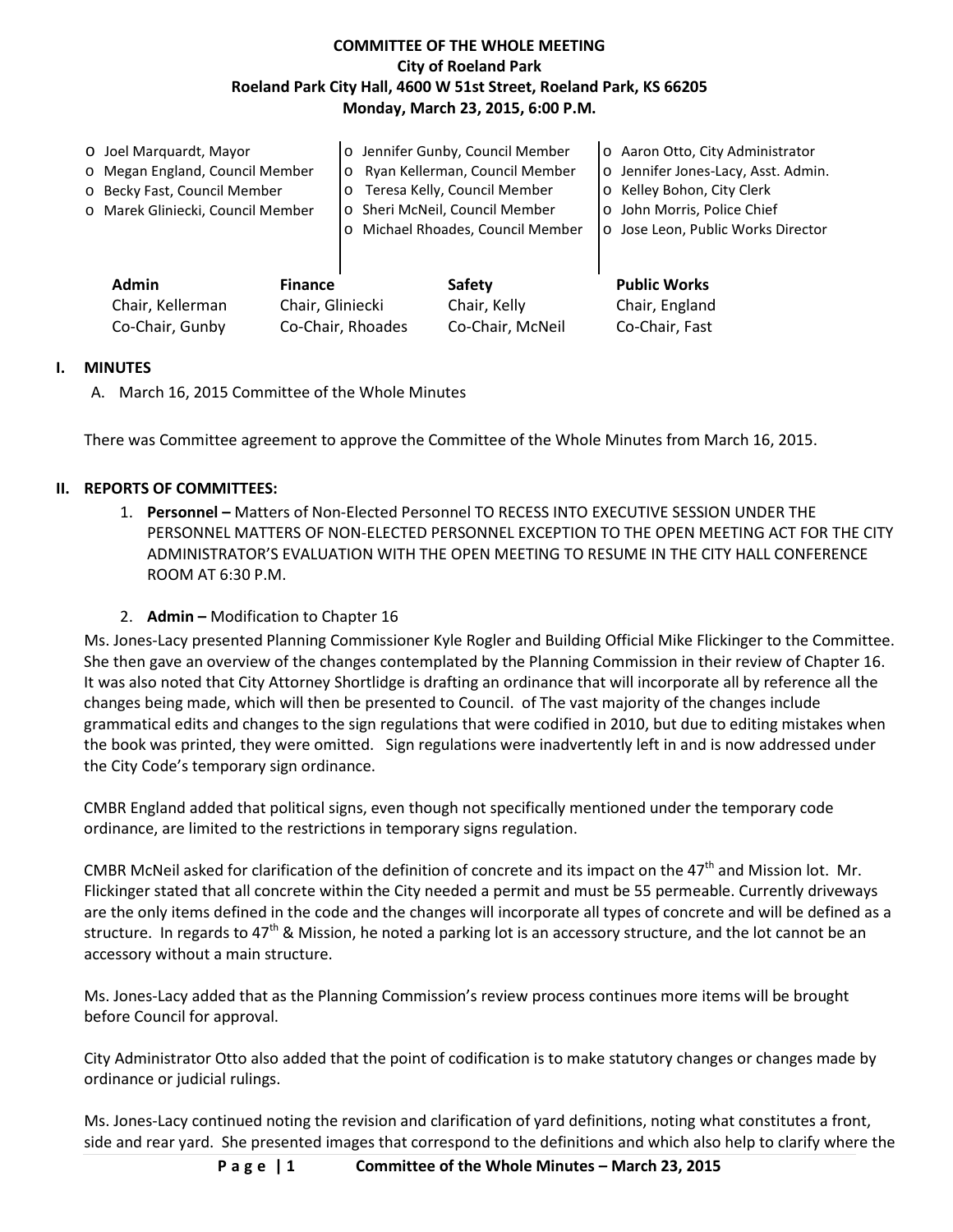written language may be difficult to understand. She also noted that the Mayor's input was very helpful in the process.

Ms. Jones-Lacy also noted the regulations in regards to metal roofs and that the change was to ensure no corrugated roofs were used in the City. Standing seam roofs will be permitted with a noise dampening insulation and colors are limited to earth tones as approved by Mr. Flickinger.

There are also clarifications regarding the regulation of setback requirements for detached structures away from the property line.

There was Committee agreement to move this item forward to the next City Council meeting for approval.

The Committee expressed their appreciation for the work into the revisions done by Ms. Jones-Lacy and representatives of the Planning Commission.

3. **Public Safety –** E-Ticketing System

Police Chief Morris presented to the Committee an overview of the e-ticketing system his department wishes to implement. He showed pictures of the massive amounts of paperwork that would be eliminated by switching to the Digi-ticket system. With the system, driver's licenses are scanned into an electronic system in an officer's patrol car where charges are inputted, and a ticket receipt is printed for the violator that includes a court date. It also eliminates any misconceptions of an officer's handwriting. The tickets are then interfaced with the court system software. It also is a reduction in cost as it reduces paper and is, therefore, a green initiative. Chief Morris noted the system reduces a traffic stop time of up to 75 percent, which allows officers to increase their patrol time and visibility while increasing officer safety and public safety. The system will also assist with warrant entries, suspensions, dispositions, and collections, tracking diversions, complaints, record keeping, information releases, court dockets, case filings, public assistance, property maintenance records and building permits. He also noted that Shawnee, Merriam, Lenexa are currently utilizing the Digit-ticket and Overland Park is transitioning to the system as well. Police Chief Morris concluded by stating that this is an investment in a great tool that not only makes his department more productive, but keeps his officers safer.

City Administrator Otto noted the court clerk will then have more time to devote to the state's set-off system, which the City has not yet utilized.

CMBR England inquired as to future fees and the anticipated life usage of the equipment. Chief Morris stated there is a recurring fee of \$2,112.50 starting the second year which is for maintenance and support fees. The equipment has a life expectancy of 60 months.

Ms. Jones-Lacy noted she previously worked in a city that has used e-ticketing where they did notice an increase in the number of tickets issued, but that it also saved the court clerk from having to manually input all tickets.

City Administrator Otto noted the system will be purchased for under Court, Computer and Software line item in the budget.

The Committee recommended to move this item forward the next City Council meeting for approval.

4. **Public Works -** Nall and R Parks list of Amenities and Deferred Maintenance Phase 1

Public Works Director Leon showed the Committee photographs of some of the work completed in both Nall and R Park as well as the rest of the City parks. Late 2014, the Governing Body directed Mr. Leon to do a thorough review of all the parks and to find replacement costs for all of the amenities. As a result, the Public Works Department has found some very lost-cost ways to bring certain amenities back to life. Mr. Leon thanked the Committee for asking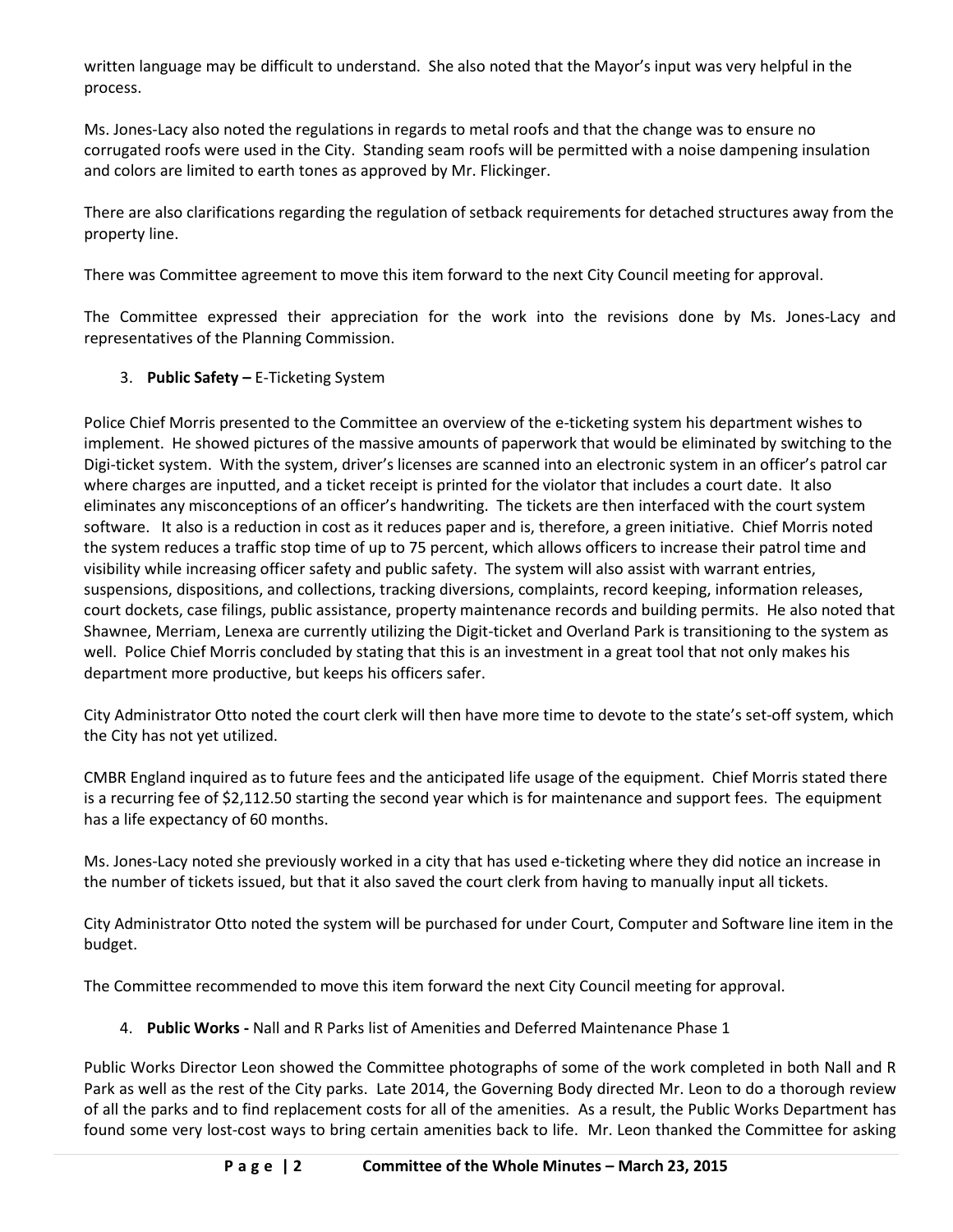him to take this project on as it was a good experience for his department. Mr. Leon acknowledged Rick Allen who did a lot of the legwork on the project.

Mr. Leon showed photos of some of the improvements to Nall Park which included upgrades to trash receptacles, picnic tables and the repainting of benches. A "trail ends" sign was also added to the park. The swing set was upgraded and monkey bars were installed and painted. He then showed photographs of three fences in need of repair and addressed the safety concerns they present if not replaced. Public Works has ordered their mulch and will be tracking how much is needed for future costs. Mr. Leon noted that the City's trucks were modified and they picked up the mulch themselves. A contractor will need to be hired for the fence work, but most of the other work will be completed in-house. A plumber is scheduled to inspect the sanitary sewer line and pipes at Nall Park. The restroom is currently not ADA compliant and may require a remodel. Also light fixtures will be replaced at the park's shelter.

CMBR McNeil asked for the plumber to check the lines to the water fountain and whether it should be moved from its current location. Mr. Leon stated he will ask the plumber to inspect the fountain, but would look to the Parks Committee should they wish to make any changes to the fountain's location.

CMBR Rhoades inquired about the use of the City's leaves as mulch and Mr. Leon stated it would probably need to be much deeper than is needed for wood mulch and would not look as appealing.

There was discussion of the chain-link fencing and Mayor Marquardt wished there was another option that was more friendly-looking that would provide the safety needed at the park. CMBR McNeil stated she likes the woodsy feel of split-rail fencing. Mr. Leon stated the fencing was a safety issue and his department will address that directly. Any cosmetic changes he would be happy to discuss with the Parks Committee. He wanted to have this issue taken care of before the Easter Egg Hunt.

CMBR Gunby stated it was planned to have volunteers to act as a safety buffer along the wall where the fence has failed.

City Administrator Otto stated the goal of this item was to review items that will handled through the building maintenance reserve that the Governing Body set up two years prior, adding that these are not new items, but are to replace things that have failed that aren't budgeted for and cannot wait for a new budget.

Public Works Director Leon recapped stating the funds requested for Nall Park amount are \$9,880 plus an addition \$500 for the plumber to inspect the bathroom as well as the drinking fountain.

City Administrator Otto also added if this item had arisen and cost \$2,000, it would have been handled directly, but this is the first large review of deferred maintenance in all the parks based on a request by the Governing Body which is the reason for its presentment at the meeting.

R Park - City Administrator Otto stated that the flag pole is inoperative and KCP&L and Black & McDonald will remove the flag pole and replace it at no cost with another streetlight flag pole. This work will be completed within the next few weeks.

Public Works Director Leon stated he listed the replacement costs, low, middle and high, for all the amenities in R Park. He noted that a lot of fundraising has been done in the park to get its amenities. The Governing Body approved Public Works to do the street work and to have the amenities put in place. Public Works continues to work with the fundraising group to make sure the scheduling and ordering of those amenities is on time to get installed. The basketball pad will be treated with crack seal like a street in the hopes of preserving the life of the asphalt. He noted that his department will be purchasing tetherballs for the four posts that have remained when the site was a school. More mulch will be added to the safety zones and swing set areas will increase for compliance. Mr. Leon has also received an actual complete bid to restore the tennis court for \$241,250.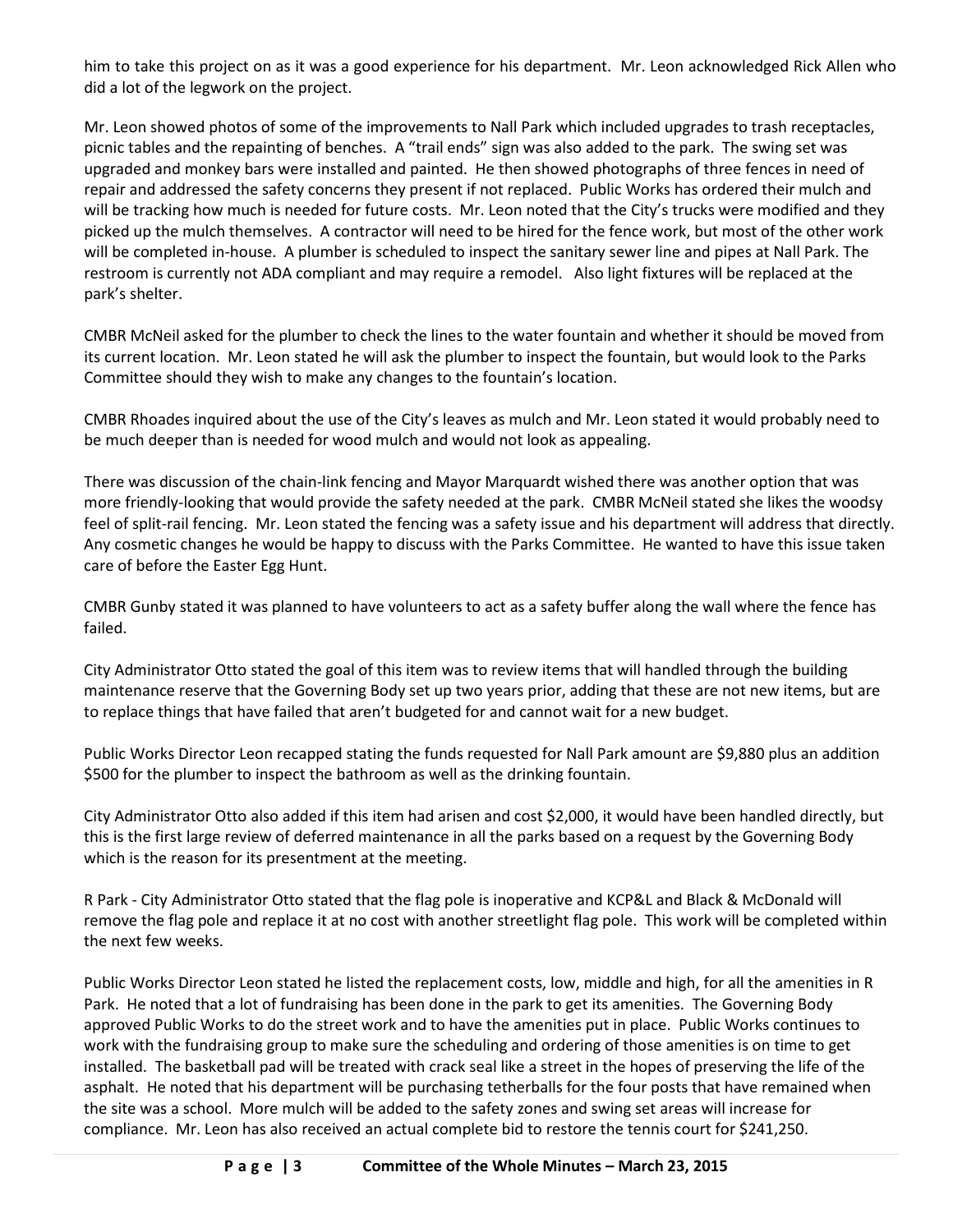CMBR England expressed her appreciation of Public Works Director Leon and his staff for taking the time to put the list together, noting that it helps to justify the CIP and to be able to put replacement items on a rotation basis.

CMBR Gliniecki noted the tennis court is not on the master plan. Mr. Leon stated the master plan can change, but if the City is not ready to remove or replace the asphalt on the court, the City still has to maintain it.

Carpenter Park - Mr. Leon said this is a much smaller park and serves a much different purpose. The primary issue facing the park is a wooden privacy fence that has termite damage and rot and is leaning into residential property. He recommended to replace all of the wood privacy fence, but using steel posts to deter the termite problem.

The Committee agreed to move forward to the next City Council meeting the approval of park expenditures.

5. **Public Works**- Interlocal Agreement with the City of Fairway for a Salt Dome

City Administrator Otto stated that final details of an interlocal agreement with Fairway are complete. Public Works Director Leon said construction is slated to begin September/early October and he is working with Fairway Public Works Director to co-bid for a salt purchase.

The Committee agreed to move forward to the next City Council meeting the approval of the interlocal agreement.

6. **Public Works-** Task Order #17 for 48th and Roe Blvd. Intersection Work

City Public Works Director Leon stated these improvements are a federal project being funded through state grants from the 2015 CARS project and STP (Surface Transportation Project). His goal is to have SKW begin the design work on the project.

The Committee agreed to move this discussion to the next City Council meeting.

7. **Public Works**- Task Order #18 to create an RFP for 2015 Street Maintenance Part 1

Public Works Director Leon Public Works Director Leon presented his department's 2015 Street Maintenance Program, which is separated into two different parts. Part 1 will address structural issues of street compaction as a result of stormwater projects in 2006-2008. The areas affected by pavement sheering are Howe Drive between  $49<sup>th</sup>$  and 50<sup>th</sup> Streets and also between 52<sup>nd</sup> Street and 52<sup>nd</sup> Place. The goal is to permanently fix the issues on the street.

The second item in Part 1 is the installation at R Park of an ADA ramp that will provide access to the trail in the southeast corner.

Part 2 will be the prepping of streets for 2016 work, which will be a fairly significant project that will be brought before the Committee at a different meeting.

Mr. Leon noted that his staff has walked approximately 20 to 25 miles of City streets evaluating their condition with the desire to later rate all the streets in the City.

City Administrator Otto stated funds up to \$250,000 from the Street Maintenance Fund will be sufficient to cover Parts 1 and 2.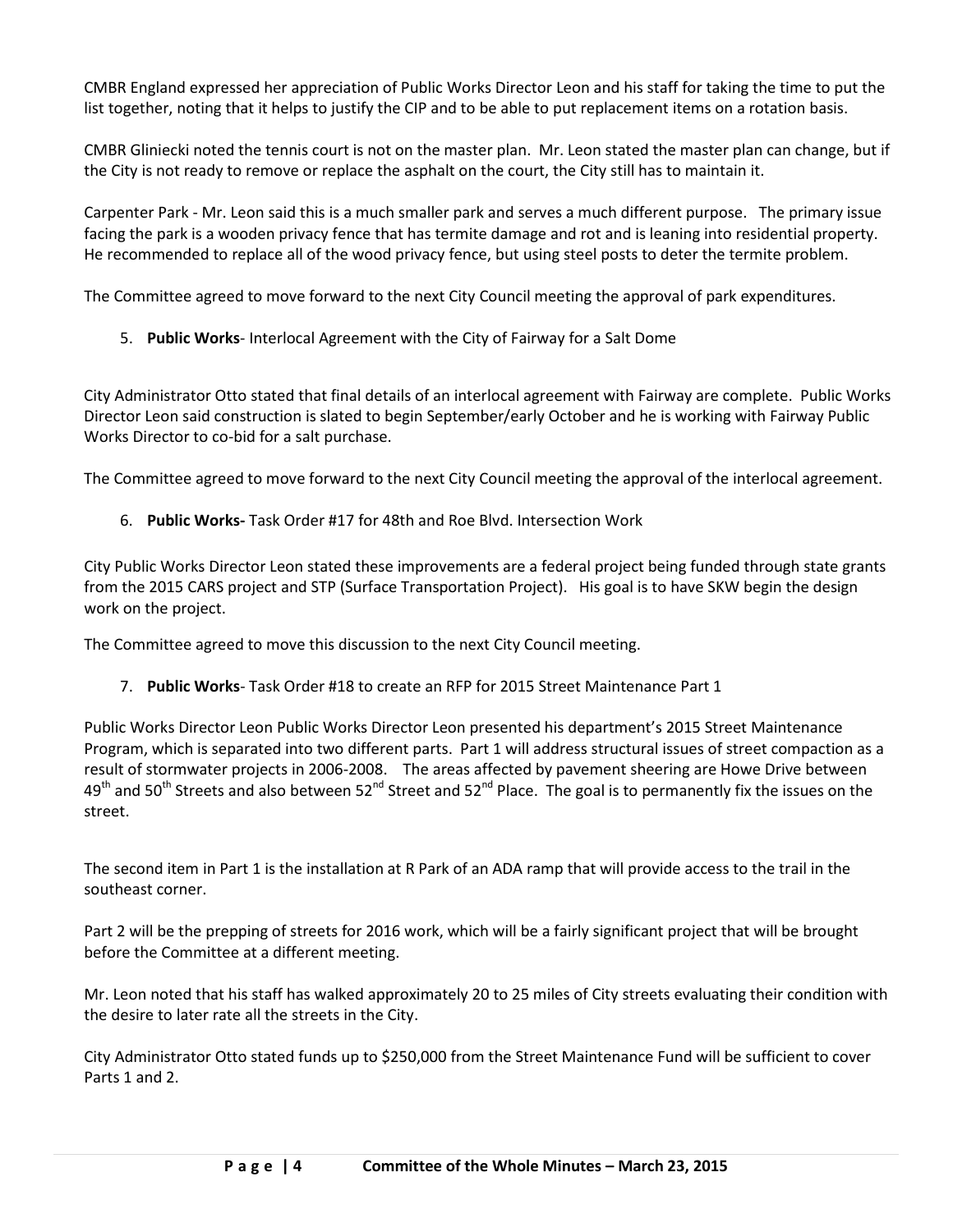Public Works Director Leon is requesting SKW to design the three locations that are deemed to be important to fix and wants them included in the Street Maintenance Part 1. They will then provide the City with a task order for the items.

City Administrator Otto added that a set of plans will be compiled and an RFP issued to be approved by the Governing Body in April or May. After receiving responses, the Governing Body will choose a vendor to do the projects.

Public Works Director Leon clarified for CMBR Kellerman that the project on Howe will be a mill and overlay project of the street to fix the compaction issues.

There was agreement to move this item forward to the City Council agenda.

The Committee discussed the placement of items on the Consent Agenda or whether each item needed to be addressed individually.

A majority of the Committed agreed to move Items 3, 4, 5, 6 and 7 on to the next City Council Consent Agenda.

# 8. **Admin** - City Administrators Report

Public City Administrator Otto reminded everyone of upcoming events.

Committee of the Whole - March 30, 2015 from 6:00 p.m. to 7:00 p.m. City Council - March 30, 2015 at 7:00 p.m. Easter Egg Hunt - April 4, 2015, 11:00 rain or shine. Community Forum - March 25, 2015, at the MPR Room in the Community Center. Seed Swap - March 28, 2015, at the Community Center at the Gazebo.

*Items 9, 10 and 11 will be discussed at a future Committee of the Whole Meeting.*

- 9. **Admin**  City Administrator Report a. Fee Resolution Update
- 10. **Admin -** City Administrator Report b. Allowing alcohol Consumption on Certain Public Property
- 11. **Admin -** Committee of the Whole Procedural Rules Update

12. **Admin-** 47th and Mission property Temporary Exemption for Parking while Requesting Additional Parking City Administrator Otto provided a summary of the process property owner Tony Krsnich will need to go through to have parking remain on-site while there are no structures present. A concept plan will need to be presented to the City that will then be provided to the Redevelopment Committee. A special use permit will need to be filed based on the feedback from the Redevelopment Committee discussion. After that, the plans will go to the 47<sup>th</sup> & Mission Overlay District. It will then come back to the Planning Commission and then their recommendations will be presented to the Committee. Mr. Otto noted these groups typically meet once a month so the process may not happen very quickly. In the interim, Mr. Krsnich will be requesting an exception or a temporary reprieve from City staff enforcing having a parking lot as an accessory structure for structures no longer on the site.

Mr. Krsnich addressed the Committee stating he was caught off guard at the last meeting and apologized for the tone of his answers. He stated he has received information from Mr. Otto regarding a concept plan as an example with a restaurant and that his end game is to have a restaurant on the site. He asked for a 90-day non-enforcement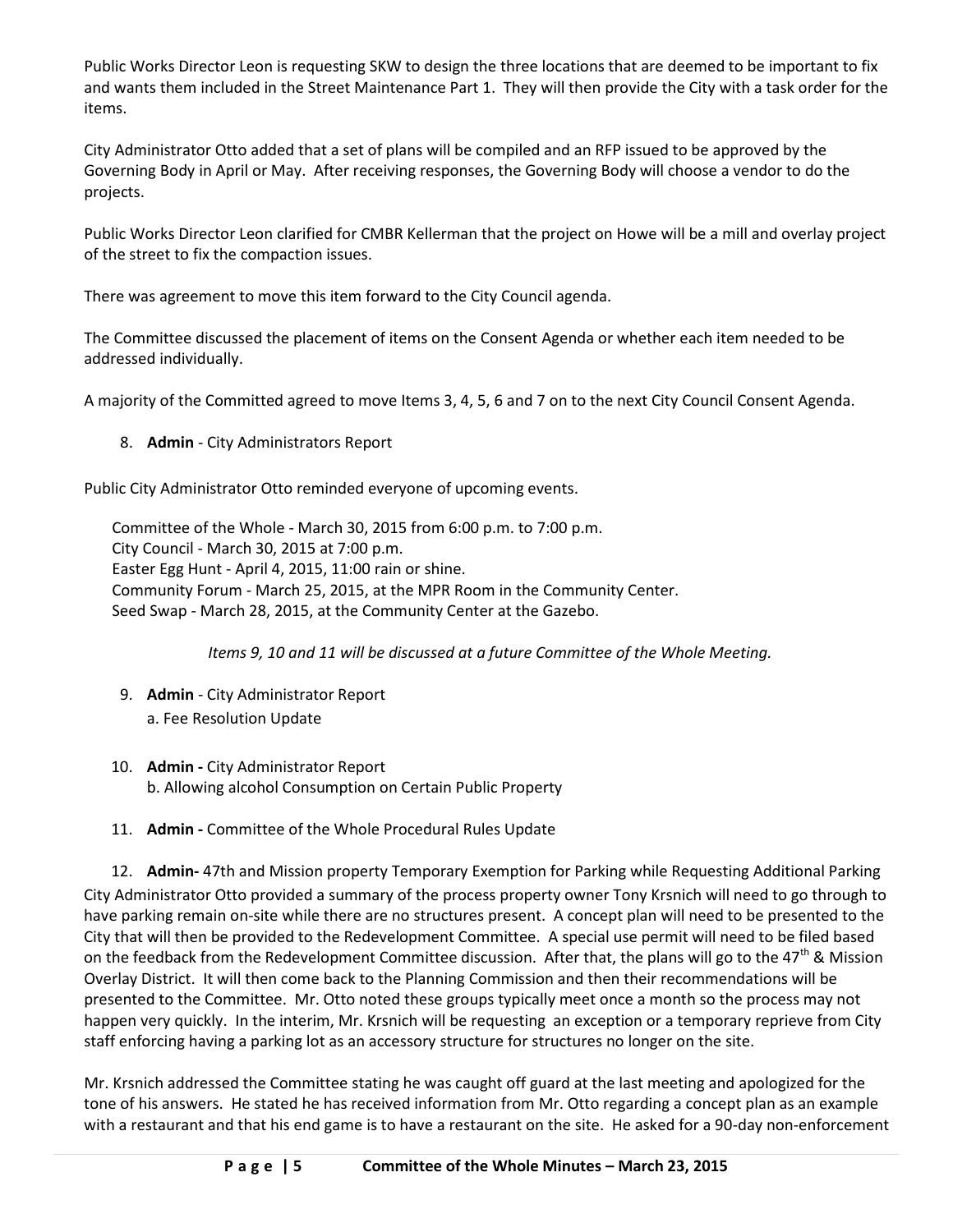on the parking challenges adding that he hoped to get a food truck operation that would provide revenue and vibrancy to the area while he finalizes plans for the restaurant space.

CMBR Gunby inquired as to when a permanent restaurant would be realized on that site. Mr. Krsnich stated maybe next summer, but for things to be up and running in 1½ to 2 years.

CMBR Kelly inquired as to how food trucks report their revenues and that currently the parking spaces are not well defined on the site. Mr. Krsnich stated the parking lot is striped, but is covered up with debris from the demolition.

CMBR McNeil stated she noticed 20 to 30 cars at the lot, but reminded Mr. Krsnich that only 12 parking spaces have been approved. She also inquired as to how Taco Republic will handle their parking problems once a permanent restaurant is at the site.

Mr. Krsnich stated that waiving the parking limit for 90 days so a special use permit can be pursued. He added that he believed by allowing the parking on his corner for Taco Republic and Oklahoma Joe's that it will make the overlay district more vibrant. He anticipates sharing parking once his restaurant is open.

CMBR Gliniecki brought up that the changes in elevation need to be addressed as they are safety issues in regards to parking. He also thanked Mr. Krsnich for coming in and speaking to the Committee.

City Administrator Otto added that the rezoning and replatting of the property would need a development plan before those two items could take place.

City Attorney Shortlidge said the items would have to be coupled together as the site is to be made into one lot. Mr. Shortlidge stated the site cannot be replatted as it is two different zoning districts. First the property would need to be rezoned before it can be replatted.

CMBR Gunby said she hoped the permanent restaurant at the site would be on par with Taco Republic and Oklahoma Joe's.

CMBR McNeil stated she was disappointed that after the approval of 12 spaces she was seeing so many cars there. She felt betrayed Mr. Krsnich didn't stick to what was granted to him. She expressed her continuing concerns about the site just being a parking lot.

Mr. Krsnich stated he could have hired some security detail and apologized.

CMBR Rhoades stated he had a good talk with Mr. Krsnich, but did have concerns about who was responsible for any injuries on the property due to the uneven concrete. City Attorney Shortlidge said the property owner has an obligation to keep his property safe.

Mayor Marquardt expressed the need to have a barrier to prevent people from driving off the curbs. He also stated he wants to see the project succeed as it will be good for the City. He also stated that in the project approval process it be stated it is not an approval of food trucks or as a parking lot so there will be no misinterpretation by a future Governing Body.

Mr. Krsnich read into the record an e-mail from Jeff Bartz, civil engineer, who lives adjoining the property where he expressed his support for the project and the need for residents to be able to park again on their street.

CMBR England asked for a clarification of Mr. Krsnich's relationship with Taco Republic to which he stated he was essentially a landlord for a portion of their parking. He added that he is working on a restaurant concept with Taco Republic and also others outside of Taco Republic, but had nothing formal at this time.